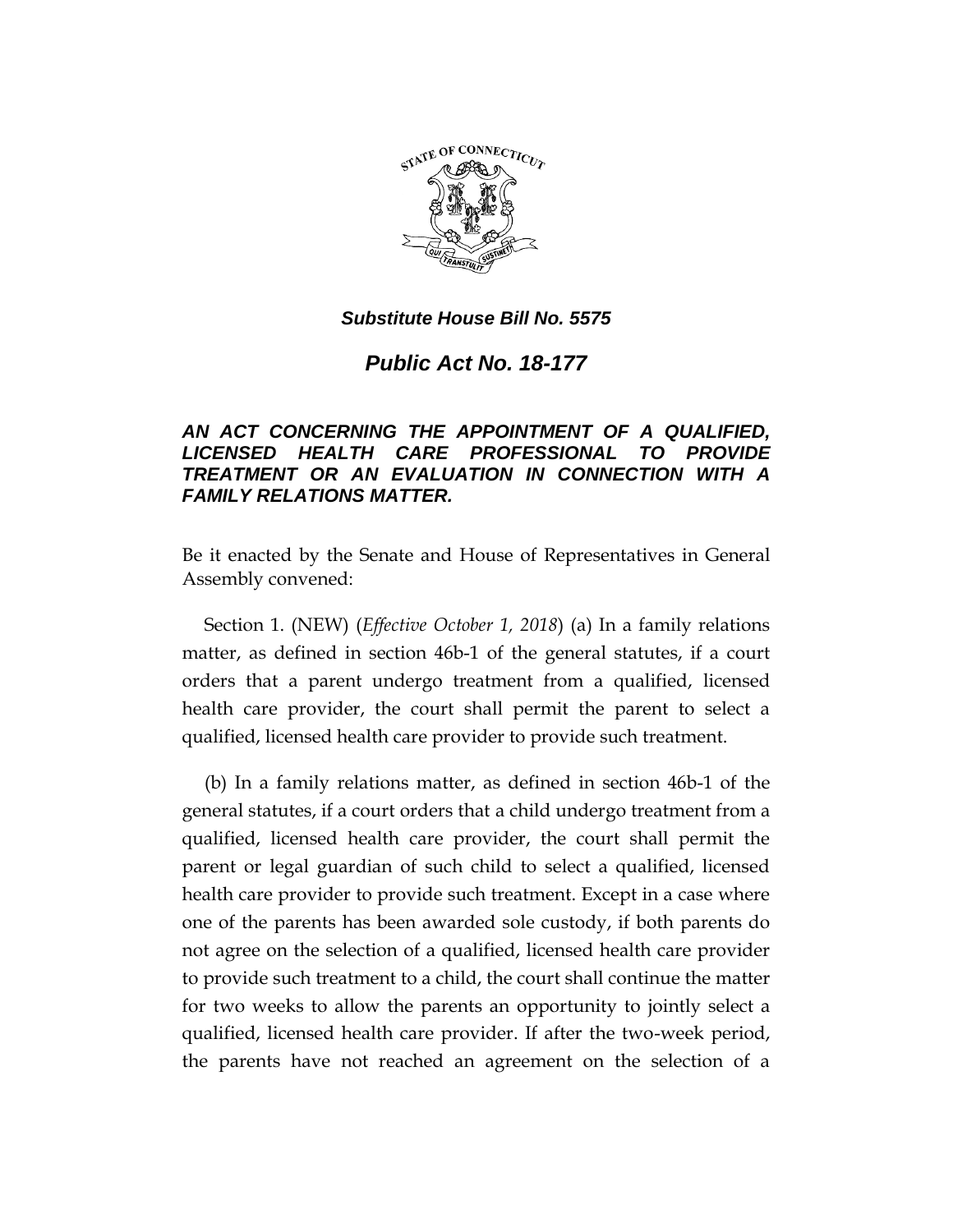#### *Substitute House Bill No. 5575*

qualified, licensed health care provider, the court shall select such provider after giving due consideration to the health insurance coverage and financial resources available to such parents.

(c) (1) In a family relations matter, as defined in section 46b-1 of the general statutes, if the parties agree or if a court orders that a parent or child undergo an evaluation from a qualified, licensed health care provider, the court shall first make a finding that the parties have the financial resources to pay for such evaluation.

(2) If the court has determined that an evaluation can be undertaken and a qualified, licensed health care provider has been selected to perform the evaluation, the court's order for an evaluation shall contain the name of each provider who is to undertake the evaluation, the estimated cost of the evaluation, each party's responsibility for the cost of the evaluation, the professional credentials of each provider and the estimated deadline by which such evaluation shall be completed and submitted to the court.

(3) Not later than thirty days after the date of completion of such evaluation, the provider shall file a report containing the results of the evaluation with the clerk of the court, who shall seal such report.

Sec. 2. Section 46b-7 of the general statutes is repealed and the following is substituted in lieu thereof (*Effective October 1, 2018*):

Whenever, in any family relations matter, including appeals from the Superior Court, an investigation or evaluation has been ordered, the case shall not be disposed of until the report of the investigation or evaluation has been filed as hereinafter provided, and counsel and the parties have had a reasonable opportunity to examine it prior to the time the case is to be heard. Any report of an investigation or evaluation shall be filed with the clerk and mailed to counsel and selfrepresented parties of record.

#### *Public Act No. 18-177 2 of 3*